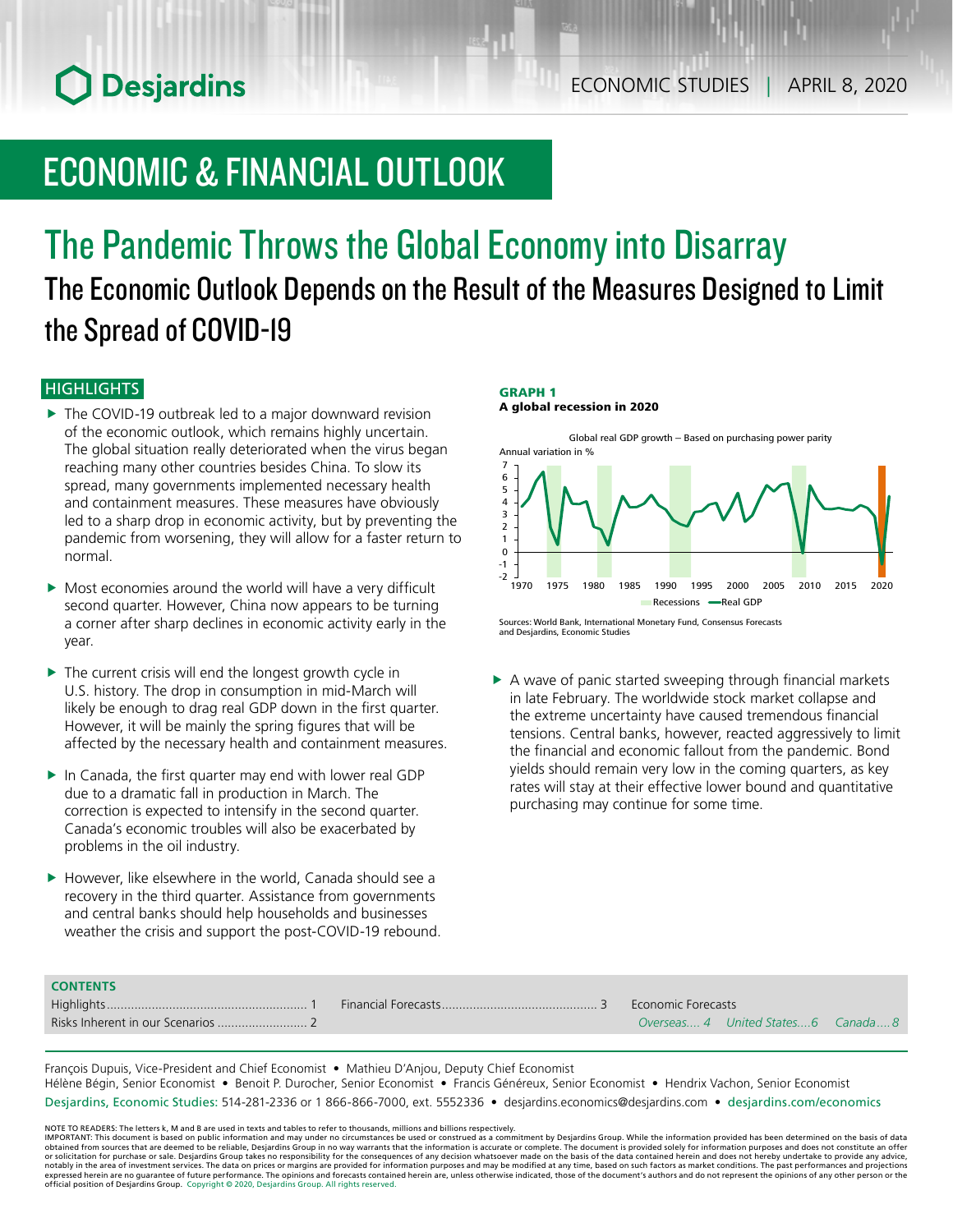### **RISKS INHERENT TO OUR SCENARIOS**

How the COVID-19 pandemic will evolve in the future is clearly the main source of uncertainty for the economic and financial outlook. Growth in the number of infections will be the key factor behind the authorities' decision to continue, or even expand, the necessary health and containment measures. If lack of progress on the virus prevents a return to normal, the economy will have to remain in its current state of hibernation for longer still. If that happens, real GDP measures will remain low and growth rates will fall even further. More governments around the world could be forced to adopt measures that are very restrictive for the economy. The adverse effects on corporate earnings and stock markets would be more severe as a result and the risk of a financial crisis would increase. There are other uncertainties as to what happens after the pandemic. Once the main restrictions are lifted, activity might not catch up as hoped. Sectors could be affected by the current setbacks in consumption, production and trade for a long time to come. The long-term consequences of budgetary and financial measures could also disrupt the outlook beyond this year. In Canada, returning to normal after the COVID‑19 pandemic could prove to be more difficult than expected. The plunge in oil prices will have serious negative repercussions on the energy sector, and the extent of the long-term effects on the industry is difficult to predict. In addition, the cut in key interest rates to the effective lower bound could potentially heighten concerns over high household debt if rates remain low for too long. Similarly, the big stimulus plans announced by governments could cast doubt on public finances and put upward pressure on bond yields, especially if the economic crisis persists.

### TABLE 1

### *World GDP growth (adjusted for PPP) and inflation rate*

|                                          | <b>WEIGHT*</b> |        | <b>REAL GDP GROWTH</b> |       |      | <b>INFLATION RATE</b> |       |  |  |
|------------------------------------------|----------------|--------|------------------------|-------|------|-----------------------|-------|--|--|
| IN %                                     |                | 2019   | 2020f                  | 2021f | 2019 | 2020f                 | 2021f |  |  |
| <b>Advanced economies</b>                | 37.8           | 1.7    | $-3.1$                 | 3.6   | 1.4  | 0.9                   | 1.9   |  |  |
| <b>United States</b>                     | 15.1           | 2.3    | $-3.2$                 | 4.3   | 1.8  | 1.5                   | 2.4   |  |  |
| Canada                                   | 1.3            | 1.6    | $-2.9$                 | 3.6   | 1.9  | 1.3                   | 2.0   |  |  |
| Japan                                    | 4.0            | 0.7    | $-2.4$                 | 2.9   | 0.5  | $-0.4$                | 0.8   |  |  |
| United Kingdom                           | 2.2            | 1.4    | $-2.6$                 | 2.4   | 1.8  | 1.0                   | 2.0   |  |  |
| Euro zone                                | 11.6           | 1.2    | $-3.7$                 | 3.2   | 1.2  | 0.6                   | 1.6   |  |  |
| Germany                                  | 3.3            | 0.6    | $-3.2$                 | 3.3   | 1.4  | 0.8                   | 1.7   |  |  |
| France                                   | 2.2            | 1.3    | $-3.1$                 | 3.1   | 1.1  | 0.7                   | 1.5   |  |  |
| Italy                                    | 1.8            | 0.3    | $-6.0$                 | 2.7   | 0.6  | 0.0                   | 1.2   |  |  |
| Other countries                          | 3.9            | 1.1    | $-1.5$                 | 1.9   | 0.9  | 0.6                   | 1.1   |  |  |
| Australia                                | 0.9            | 1.8    | $-2.0$                 | 3.6   | 1.6  | 1.3                   | 2.2   |  |  |
| <b>Emerging and developing economies</b> | 62.2           | 3.6    | 0.3                    | 5.1   | 3.9  | 3.1                   | 3.6   |  |  |
| North Asia                               | 27.6           | 5.6    | 2.0                    | 6.4   | 3.2  | 2.9                   | 3.2   |  |  |
| China                                    | 18.6           | 6.1    | 2.0                    | 6.2   | 2.9  | 2.6                   | 2.5   |  |  |
| India                                    | 7.7            | 5.0    | 2.5                    | 7.0   | 3.7  | 3.5                   | 4.6   |  |  |
| South Asia                               | 5.4            | 4.2    | 0.0                    | 5.8   | 1.9  | 1.4                   | 2.7   |  |  |
| Latin America                            | 5.9            | 1.0    | $-2.4$                 | 3.1   | 3.5  | 2.9                   | 3.7   |  |  |
| Mexico                                   | 1.8            | $-0.1$ | $-2.8$                 | 2.4   | 3.6  | 3.1                   | 3.8   |  |  |
| Brazil                                   | 2.5            | 1.1    | $-3.0$                 | 3.2   | 3.8  | 3.0                   | 4.0   |  |  |
| Eastern Europe                           | 7.5            | 2.2    | $-1.4$                 | 3.6   | 6.6  | 5.1                   | 5.4   |  |  |
| Russia                                   | 3.0            | 1.3    | $-2.5$                 | 3.0   | 4.5  | 3.6                   | 4.0   |  |  |
| Other countries                          | 15.9           | 1.6    | $-0.8$                 | 3.9   | 6.8  | 5.2                   | 6.3   |  |  |
| South Africa                             | 0.6            | 0.1    | $-2.3$                 | 2.4   | 4.1  | 3.9                   | 5.0   |  |  |
| World                                    | 100.0          | 2.9    | $-1.0$                 | 4.5   | 2.9  | 2.3                   | 3.0   |  |  |

f: forecasts; PPP : Purchasing Power Parities, exchange rate that equates the costs of a broad basket of goods and services across countries; \* 2018. Sources: World Bank, Consensus Forecasts and Desjardins, Economic Studies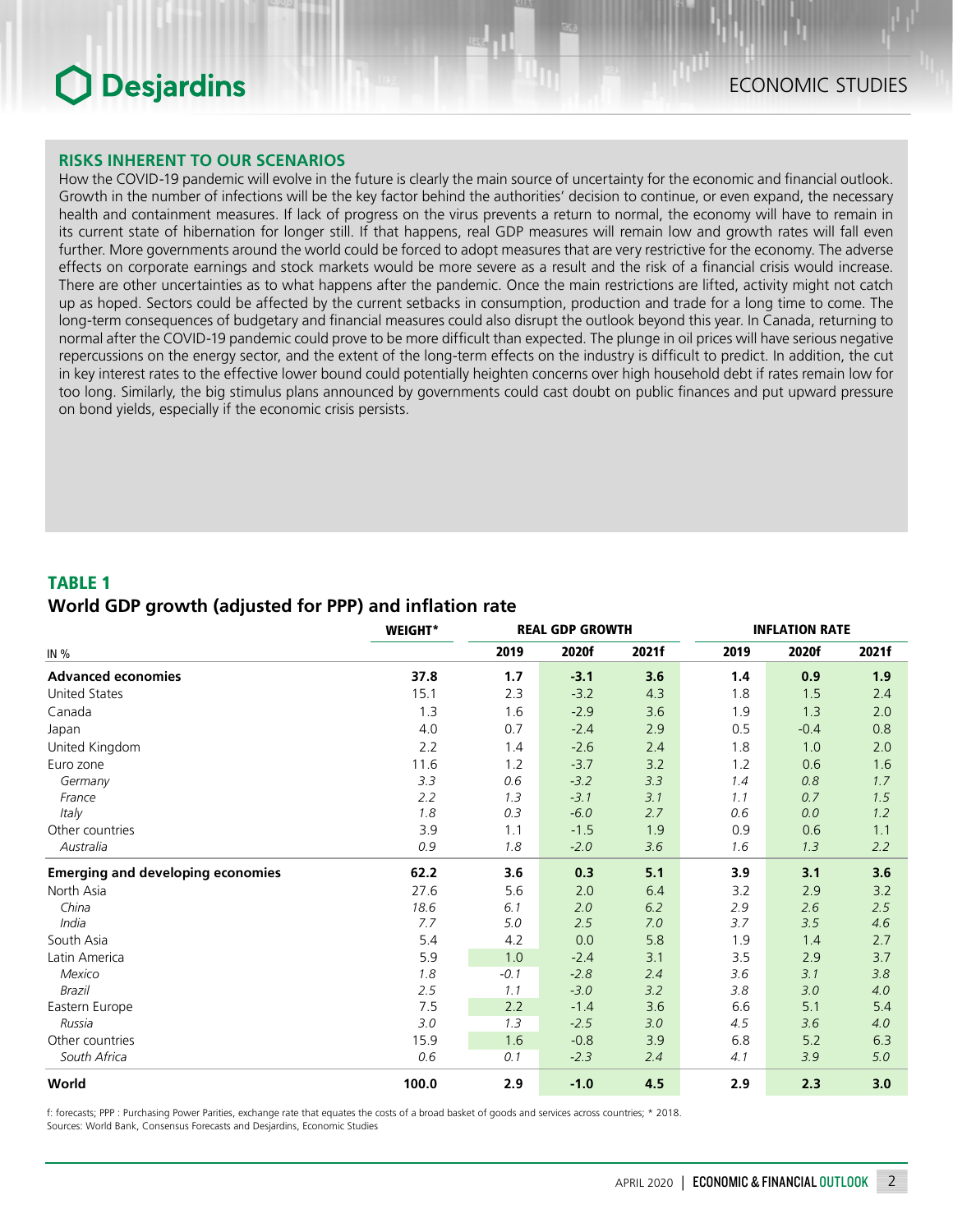### **FINANCIAL FORECASTS**

COVID‑19's shift from a Chinese epidemic to a global pandemic sent a wave of panic through financial markets starting in late February. The main North American stock indexes tumbled more than 30% in the space of a few weeks, putting an end to the U.S. bull market that began in March 2009. The steep drop in oil prices, amplified by the dispute between Saudi Arabia and Russia, increased investor anxiety. The worldwide stock market collapse and the extreme uncertainty have caused tremendous financial tensions, resulting in a surge in credit spreads and even signs of a lack of liquidity and market stress. North American central banks, however, reacted aggressively to limit the financial fallout from the pandemic. The Federal Reserve and the Bank of Canada lowered their key rates by 150 basis points in March, bringing them down to their effective lower bound. At times in conjunction with governments, they also announce a number of assets buying programs to support the supply of credit and liquidity and to help keep financial markets running smoothly. These central bank actions already seem to be having positive effects, and it is likely that a major financial crisis will be avoided despite the magnitude of the economic shock. Bond yields should remain very low in the coming quarters, as key rates will stay at their effective lower bound and quantitative purchasing should continue for some time. The Canadian dollar has been hurt by the recent events, but like the stock markets, it should erase some of its losses in the second half of 2020.

## TABLE 2 *Summary of the financial forecasts*

|                                          |                | 2019            | 2020                   |                        |                 |                         | 2021                   |                  |                 |      |
|------------------------------------------|----------------|-----------------|------------------------|------------------------|-----------------|-------------------------|------------------------|------------------|-----------------|------|
| END OF PERIOD IN % (EXCEPT IF INDICATED) | Q <sub>3</sub> | Q4              | Q <sub>1</sub>         | Q <sub>2</sub> f       | Q3f             | Q4f                     | Q1f                    | Q <sub>2</sub> f | Q3f             | Q4f  |
| Key interest rate                        |                |                 |                        |                        |                 |                         |                        |                  |                 |      |
| <b>United States</b>                     | 2.00           | 1.75            | 0.25                   | 0.25                   | 0.25            | 0.25                    | 0.25                   | 0.25             | 0.25            | 0.25 |
| Canada                                   | 1.75           | 1.75            | 0.25                   | 0.25                   | 0.25            | 0.25                    | 0.25                   | 0.25             | 0.25            | 0.25 |
| Euro zone                                | 0.00           | 0.00            | 0.00                   | 0.00                   | 0.00            | 0.00                    | 0.00                   | 0.00             | 0.00            | 0.00 |
| United Kingdom                           | 0.75           | 0.75            | 0.10                   | 0.10                   | 0.10            | 0.10                    | 0.10                   | 0.10             | 0.10            | 0.10 |
| <b>Federal bonds</b>                     |                |                 |                        |                        |                 |                         |                        |                  |                 |      |
| <b>United States</b>                     |                |                 |                        |                        |                 |                         |                        |                  |                 |      |
| 2-year                                   | 1.66           | 1.58            | 0.25                   | 0.25                   | 0.35            | 0.40                    | 0.45                   | 0.50             | 0.55            | 0.65 |
| 5-year                                   | 1.54           | 1.68            | 0.36                   | 0.40                   | 0.45            | 0.50                    | 0.60                   | 0.65             | 0.75            | 0.90 |
| 10-year                                  | 1.67           | 1.92            | 0.67                   | 0.70                   | 0.75            | 0.85                    | 0.95                   | 1.00             | 1.05            | 1.25 |
| 30-year                                  | 2.11           | 2.39            | 1.32                   | 1.30                   | 1.35            | 1.40                    | 1.45                   | 1.50             | 1.55            | 1.70 |
| Canada                                   |                |                 |                        |                        |                 |                         |                        |                  |                 |      |
| 2-year                                   | 1.58           | 1.69            | 0.42                   | 0.35                   | 0.40            | 0.45                    | 0.50                   | 0.55             | 0.60            | 0.65 |
| 5-year                                   | 1.40           | 1.68            | 0.60                   | 0.50                   | 0.55            | 0.60                    | 0.65                   | 0.70             | 0.75            | 0.80 |
| 10-year                                  | 1.37           | 1.70            | 0.71                   | 0.65                   | 0.70            | 0.80                    | 0.85                   | 0.90             | 0.95            | 1.05 |
| 30-year                                  | 1.53           | 1.76            | 1.32                   | 1.25                   | 1.30            | 1.35                    | 1.35                   | 1.40             | 1.45            | 1.50 |
| <b>Currency market</b>                   |                |                 |                        |                        |                 |                         |                        |                  |                 |      |
| Canadian dollar (USD/CAD)                | 1.32           | 1.30            | 1.41                   | 1.41                   | 1.38            | 1.35                    | 1.34                   | 1.33             | 1.33            | 1.32 |
| Canadian dollar (CAD/USD)                | 0.76           | 0.77            | 0.71                   | 0.71                   | 0.73            | 0.74                    | 0.75                   | 0.75             | 0.75            | 0.76 |
| Euro (EUR/USD)                           | 1.09           | 1.12            | 1.10                   | 1.09                   | 1.09            | 1.10                    | 1.11                   | 1.11             | 1.12            | 1.13 |
| British pound (GBP/USD)                  | 1.23           | 1.32            | 1.24                   | 1.25                   | 1.26            | 1.25                    | 1.25                   | 1.25             | 1.27            | 1.30 |
| Yen (USD/JPY)                            | 108            | 109             | 108                    | 109                    | 110             | 111                     | 111                    | 112              | 112             | 113  |
| Stock markets (level and growth)*        |                |                 |                        |                        |                 |                         |                        |                  |                 |      |
| United States - S&P 500                  | 3,231          |                 |                        | Target: 2,900 (-10.2%) |                 |                         | Target: 3,400 (+17.2%) |                  |                 |      |
| Canada - S&P/TSX                         |                | 17,063          | Target: 15,500 (-9.2%) |                        |                 | Target: 18,000 (+16.1%) |                        |                  |                 |      |
| <b>Commodities</b> (annual average)      |                |                 |                        |                        |                 |                         |                        |                  |                 |      |
| WTI oil (US\$/barrel)                    |                | 57 $(61*)$      |                        |                        | $35(40*)$       |                         |                        |                  | 49 (52*)        |      |
| Gold (US\$/ounce)                        |                | $1,393(1,521*)$ |                        |                        | $1,610(1,600*)$ |                         |                        |                  | $1,535(1,500*)$ |      |

f: forecasts; WTI: West Texas Intermediate; \* End of year. Sources: Datastream and Desjardins, Economic Studies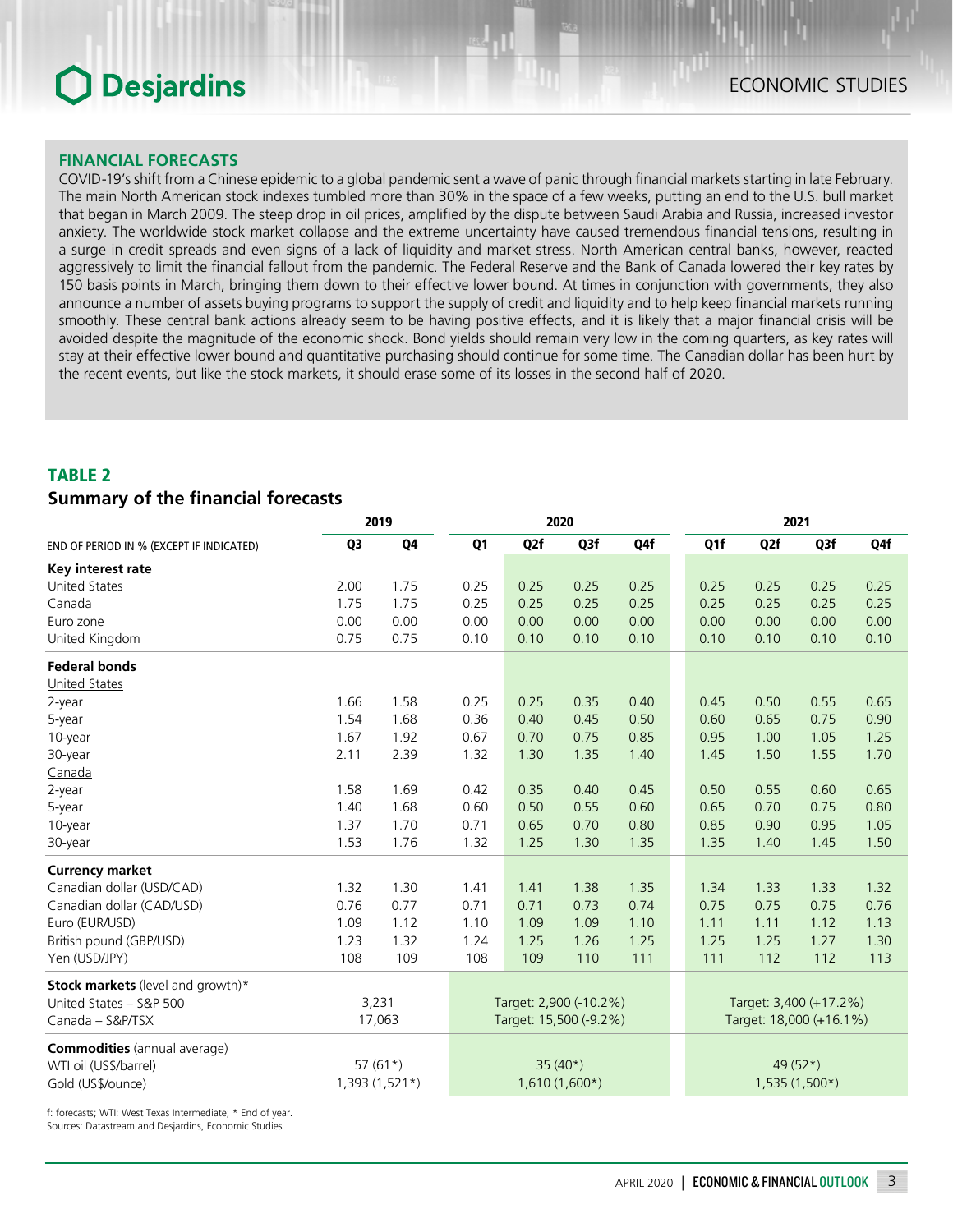## **Overseas**

## The Pandemic Sends the Global Economy into a Recession, but a Quick Recovery Is Expected

## **FORECASTS**

The COVID‑19 outbreak has led to a major downward revision of the economic outlook. China was the first to be hit by the crisis, but it now seems to be turning a corner as we enter the second quarter. Nevertheless, annual growth in China's real GDP is expected to be just 2.0% in 2020, after an increase of 6.1% in 2019. After China, the new epicentre of the pandemic was Europe. There too many factors, especially containment measures, drove economic activity down. Euroland's real GDP is expected to contract 3.7% in 2020, after a 1.2% gain last year. Overall, global real GDP is expected to decline 1.0% in 2020, easily qualifying as a recession. However, a rebound to 4.5% is expected for 2021. The situation nonetheless remains highly uncertain, and the economic outlook depends on the success of the measures designed to limit the spread of COVID-19.

The global economic situation changed dramatically in just a few weeks. It was showing signs of improvement at the beginning of the year, with trade tensions fading owing to the China–U.S. agreement. The first stumbling blocks then began to emerge with the outbreak of the coronavirus in China and the lockdown of the Hubei region and its capital Wuhan. In the first two months of the year, the problems for the global economy stemmed more from supply chain disruptions due to a slowdown in Chinese production and a drop in demand in that country. The first effects of the decline in tourism from Asia on hotels and food services and on retailers also became evident.

The global situation really deteriorated when COVID-19 began reaching many other countries, until it became a true pandemic, as officially declared by the World Health Organization (WHO) on March 11. At the time of writing, there were close to 1.3 million confirmed cases worldwide and over 70,000 COVID‑19 deaths. To stem the spread of the virus and limit pressures on national healthcare systems, many governments implemented the necessary health and containment measures. First, activity in the tourism, recreation, food services and hotel industries collapsed. Then, in certain cases, containment measures became stricter to limit movements and prevent people from gathering in groups. In some countries, businesses considered nonessential had to shutter. This is reflected in the decline in PMI indexes in March (graph 2).

These necessary measures obviously led to a sharp drop in economic activity. According to the Organisation for Economic Co-operation and Development (OECD), the [containment](https://read.oecd-ilibrary.org/view/?ref=126_126496-evgsi2gmqj&title=Evaluating_the_initial_impact_of_COVID-19_containment_measures_on_economic_activity) measures have caused major economies to potentially operate at between 20% and 35% below normal capacity. The OECD also states that for every month they are implemented, such measures generally subtract 2% from annual real GDP growth.





Sources: IHS/Markit, Datastream and Desjardins, Economic Studies

Curiously, it is this hibernation of economic activity in the very near term that will help economies rebound. By preventing the pandemic from worsening, the health and containment measures will allow for a faster return to normal. Without them, the public health and economic problems may last longer. Under the circumstances, the role of governments and monetary authorities is invaluable. By providing income support to households and businesses and putting in place conditions to make it easier to weather the COVID-19 crisis, they can help the economy rebound as soon as containment measures are no longer required.

In the meantime, it is clear that most economies around the world will have a very difficult second quarter. Aside from the effects of the health and containment measures, there are also consequences for financial markets and for household and business credit. The confidence of economic agents is also impacted by the current crisis, and a return to normal in just a few months will be impeded by lost revenue. While the third quarter should still see rapid growth, it will not be sufficient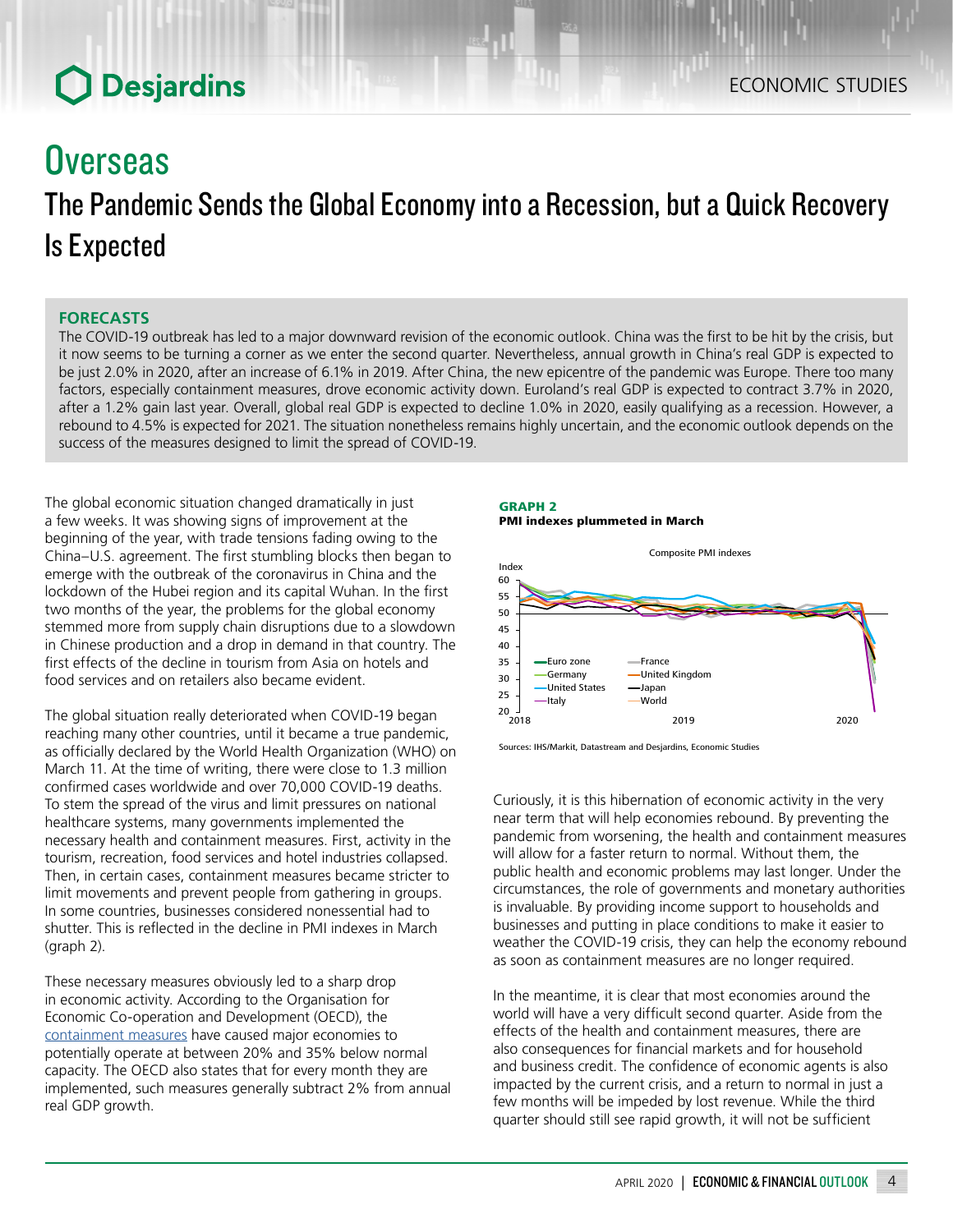to fully catch up to pre-crisis GDP levels. This level can only be reached in 2021, even in a V-shaped recovery scenario. The temporary decline in activity in the first half of 2020 should bring global real GDP growth to near zero for the year. The International Monetary Fund (IMF) generally describes growth below 2.5% of global real GDP as a global recession. Clearly, a drop of 1.0%, as expected, and worse than the -0.1% in 2009 (graph 3), can qualify as such.

#### GRAPH 3

#### World economic downturn will be worse than in 2009



### **CHINA**

The Chinese economy probably suffered more in the first quarter than in the second as a result of the COVID-19 outbreak in the Hubei region. The first available indicators showed an abrupt plunge in activity in January and February. However, the situation began to recover after that, as new infections became fewer and fewer. The PMI manufacturing index slid from 50.0 in January to 35.7 in February, only to climb back up to 52.0 in March, the highest it has been since summer 2017 (graph 4). We can therefore assume that growth will get back on track in the second quarter and continue into the second half of 2020. Nevertheless, the effects of the decrease at the beginning of the

#### GRAPH 4

#### The rise in PMI indexes suggests an upturn in China's economic activity



Sources: Office of National Statistics and Desjardins, Economic Studies

year are expected to hit annual real GDP hard. After fairly slow growth of 6.1% in 2019, growth in 2020 is expected to be just 2.0%. A rebound to 6.2% is anticipated for 2021.

## **EUROPE**

It was at the end of February and especially in early March that COVID-19 began to sweep through Europe. Italy was the hardest hit, but cases quickly multiplied in France, Germany, Spain and the United Kingdom. The containment measures put in place will drive GDP down in the first quarter. The PMI indexes also fell in March in the eurozone, like in the United Kingdom. This is especially true for the services sector. Other business and consumer confidence indexes withered in March, but the decrease was less steep than feared and levels generally remain above 2009 lows (graph 5). The European economy was already fairly weak, and it is clear that the recession there will be severe. The eurozone's real GDP is expected to drop 3.7% in 2020, climbing 3.2% in 2021. In the United Kingdom, the annual decrease should be 2.6% in 2020, with a 2.4 % increase next year. It remains to be seen how the current crisis will affect negotiations on the forthcoming agreement with the European Union, which is supposed to be concluded at the end of this year.

#### GRAPH 5

#### The decline in household and business confidence in the eurozone remains contained for the time being



Sources: European Commission and Desjardins, Economic Studies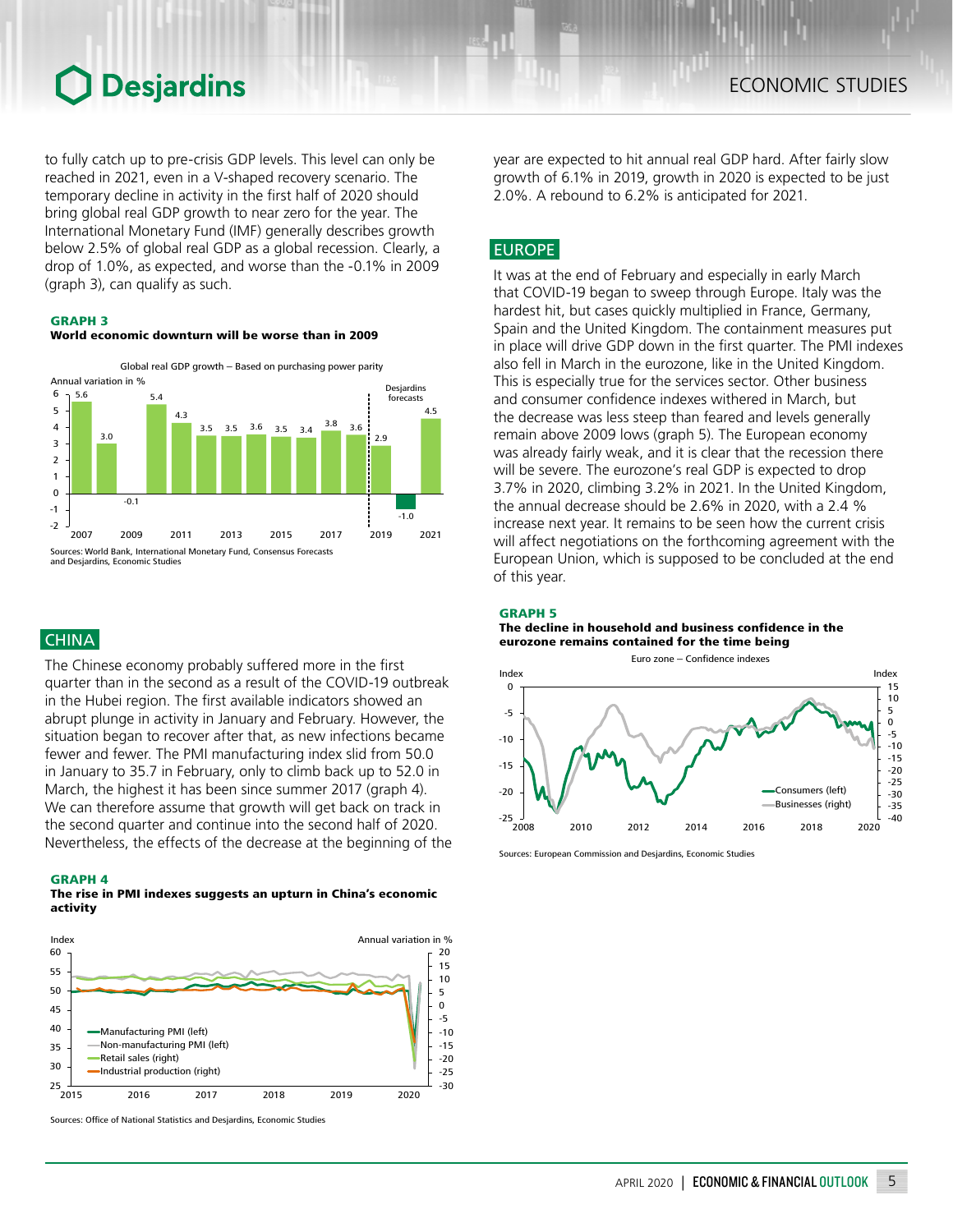## United States

## The Pandemic Should End the Longest Economic Growth Cycle

### **FORECASTS**

The momentum of the U.S. economy changed completely in mid-March. While the economic situation was rather satisfactory in the early months of 2020, the COVID-19 crisis will put an end to the longest growth cycle in U.S. history. The drop in consumption in mid-March will likely be enough to drag real GDP down in the first quarter. However, spring figures are the ones that will bear the brunt of the necessary health and containment measures put in place by many local and state governments and by the Trump administration. A drop of at least 25% in real GDP (annualized) is expected for the spring. The jobless rate is expected to skyrocket. A rebound should, however, show up in third quarter results. For 2020 as a whole, real GDP should decline 3.2%, whereas growth could reach 4.3% in 2021. However, there is much uncertainty surrounding this outlook, which depends primarily on changes in the number of infections in the United States and around the world.

The current U.S. economic growth cycle began in July 2009. January and February data suggest that the positive trend was supposed to continue, particularly with close to 500,000 jobs created over those two months. This was before the United States was hit by the COVID-19 crisis. The United States now has the highest number of cases in the world and, unfortunately, the number of critical cases and deaths continues to rise.

To limit the spread of the virus, U.S. government authorities have implemented necessary health and containment measures in line with what is being done in other countries. At the time of writing, at least 311 million Americans in at least 41 states have been told to [stay home](https://www.nytimes.com/interactive/2020/us/coronavirus-stay-at-home-order.html) as much as possible.

The situation calls for economic activity to be put on hold to a certain extent. This will be reflected in real GDP data when the results from the first and second quarters are released. The consequences are, however, already being felt on the job market, which shed 701,000 jobs in March (graph 6), including 417,400 in food services. The situation is expected to be much worse in April. During the two final full weeks of March (after the survey for March data was taken), close to 10 million new jobless claims were filed. Job losses may mount between now and May. The jobless rate, which rose from 3.5% in February to 4.4% in March, could soon move closer to 15%, which would be the highest percentage since the Second World War.

Of the domestic demand components, real consumption will be most affected. Already in March, motor vehicle sales plummeted 32.1% (graph 7), which points to a steep dive in durable goods consumption in the first quarter. This situation should continue in the very near term. Some sectors, such as hotels, food services and recreation as well as many types of retailers, are even more affected. There is hope, however, that the mere reopening of numerous establishments will lead to a rebound in growth rates as of May. Hopefully, consumer confidence indexes will not sink

too deeply before then. Of course, household sentiment will be affected by not only news of the spread of the virus, but also announcements of job losses and the downturn in the financial markets. If these factors are perceived as temporary, households will be fairly ready to start consuming again as soon as the

#### GRAPH 6 The worst monthly decrease in U.S. employment since March 2009



Sources: Bureau of Labor Statistics and Desiardins, Economic Studies

#### GRAPH 7 U.S. motor vehicle sales tumbled dramatically in March



Sources: Bureau of Economic Analysis and Desjardins, Economic Studies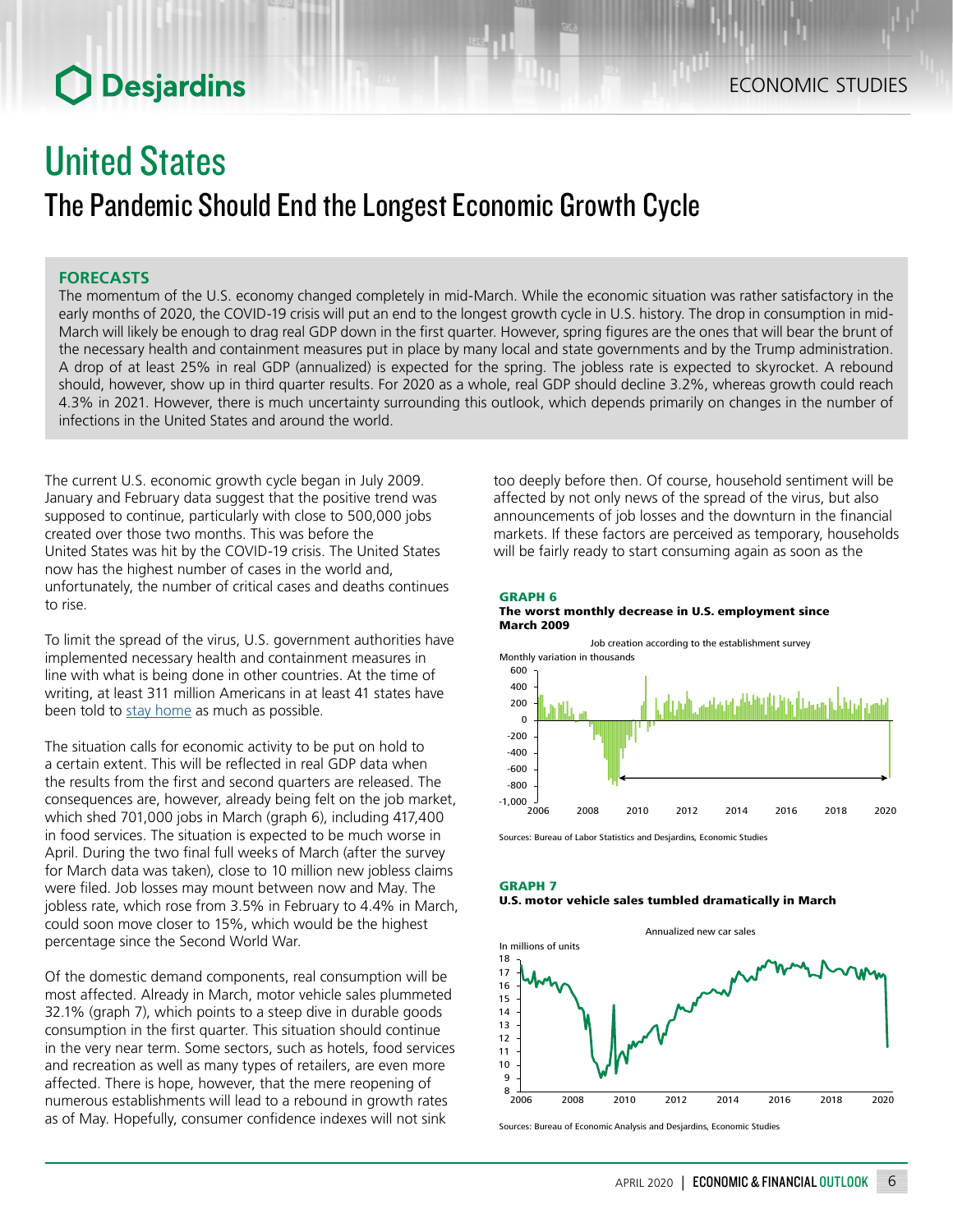## TABLE 3

### *United States: Major economic indicators*

| QUARTERLY ANNUALIZED                             |                | 2019<br>2020 |         |         |         |         |        | <b>ANNUAL AVERAGE</b> |         |        |  |  |
|--------------------------------------------------|----------------|--------------|---------|---------|---------|---------|--------|-----------------------|---------|--------|--|--|
| VARIATION IN % (EXCEPT IF INDICATED)             | Q <sub>3</sub> | Q4           | Q1f     | Q2f     | Q3f     | Q4f     | 2018   | 2019                  | 2020f   | 2021f  |  |  |
| Real GDP (2012 US\$)                             | 2.1            | 2.1          | $-6.0$  | $-26.0$ | 22.5    | 9.2     | 2.9    | 2.3                   | $-3.2$  | 4.3    |  |  |
| Personal consumption expenditures                | 3.1            | 1.8          | $-11.5$ | $-40.0$ | 36.0    | 13.7    | 3.0    | 2.6                   | $-6.6$  | 4.8    |  |  |
| Residential construction                         | 4.6            | 6.5          | 18.8    | $-4.9$  | 23.2    | 30.4    | $-1.5$ | $-1.5$                | 9.7     | 15.8   |  |  |
| <b>Business fixed investment</b>                 | $-2.3$         | $-2.4$       | $-2.1$  | $-10.9$ | 0.0     | 5.0     | 6.4    | 2.1                   | $-3.2$  | 2.1    |  |  |
| Inventory change (US\$B)                         | 69.4           | 13.1         | $-30.0$ | $-60.0$ | $-30.0$ | $-15.0$ | 48.1   | 67.0                  | $-33.8$ | 40.0   |  |  |
| Public expenditures                              | 1.7            | 2.5          | 2.6     | 3.5     | 2.0     | $-1.7$  | 1.7    | 2.3                   | 2.4     | 0.7    |  |  |
| Exports                                          | 0.9            | 2.1          | 0.0     | $-14.0$ | 10.0    | 5.0     | 3.0    | 0.0                   | $-1.2$  | 2.9    |  |  |
| Imports                                          | 1.8            | $-8.4$       | $-7.0$  | $-18.0$ | 20.0    | 10.0    | 4.4    | 1.0                   | $-4.0$  | 4.3    |  |  |
| Final domestic demand                            | 2.2            | 1.5          | $-6.8$  | $-27.5$ | 25.0    | 10.6    | 3.0    | 2.3                   | $-3.5$  | 4.5    |  |  |
| <b>Other indicators</b>                          |                |              |         |         |         |         |        |                       |         |        |  |  |
| Nominal GDP                                      | 3.8            | 3.5          | $-3.7$  | $-25.2$ | 24.9    | 10.9    | 5.4    | 4.1                   | $-1.5$  | 6.2    |  |  |
| Real disposable personal income                  | 2.1            | 1.6          | 1.8     | $-15.0$ | 8.0     | 2.5     | 4.0    | 2.9                   | $-0.8$  | 1.7    |  |  |
| Employment according to establishments           | 1.5            | 1.7          | 1.0     | $-28.7$ | 21.5    | 6.7     | 1.6    | 1.4                   | $-2.6$  | 2.8    |  |  |
| Unemployment rate (%)                            | 3.6            | 3.5          | 3.8     | 13.0    | 8.9     | 7.7     | 3.9    | 3.7                   | 8.4     | 7.2    |  |  |
| Housing starts <sup>1</sup> (thousands of units) | 1,282          | 1,441        | 1,508   | 1,167   | 1,473   | 1,490   | 1,250  | 1,298                 | 1,409   | 1,644  |  |  |
| Corporate profits $*^2$                          | $-1.2$         | 2.2          | 0.0     | $-25.0$ | $-18.0$ | $-15.0$ | 3.4    | 0.0                   | $-14.6$ | 11.8   |  |  |
| Personal saving rate (%)                         | 7.7            | 7.6          | 10.6    | 17.7    | 13.1    | 10.9    | 7.7    | 7.9                   | 13.1    | 10.6   |  |  |
| Total inflation rate*                            | 1.8            | 2.0          | 2.1     | 1.1     | 1.3     | 1.4     | 2.4    | 1.8                   | 1.5     | 2.4    |  |  |
| Core inflation rate $*^3$                        | 2.3            | 2.3          | 2.3     | 2.3     | 2.1     | 2.1     | 2.1    | 2.2                   | 2.2     | 2.1    |  |  |
| Current account balance (US\$B)                  | $-502$         | $-439$       | $-389$  | $-306$  | $-356$  | $-388$  | $-491$ | $-498$                | $-360$  | $-401$ |  |  |

f: forecasts; \* Annual change; <sup>1</sup> Annualized basis; <sup>2</sup> Before taxes; <sup>3</sup> Excluding food and energy. Sources: Datastream and Desjardins, Economic Studies

containment measures are eased. It will, however, take a few quarters for consumption to return to its pre-crisis level.

Business investment will obviously be negatively affected by the COVID-19 crisis. The high degree of uncertainty, the weaker profit outlook, the drop in production caused by the containment measures, the international nature of the crisis and financing problems are all factors that will prompt businesses to reduce their investments in the very near term. The ISM manufacturing index surprised with its relative strength in March, even though it dipped back below the 50 mark. The new orders component fell, a clearly negative signal for investment growth. The ISM non-manufacturing index remained above the 50 mark in March, which is good news, but many of its components dropped considerably.

Fortunately, fiscal and monetary policy is coming to the rescue of households and businesses. The Federal Reserve quickly slashed its key rates all the way to the bottom and introduced numerous measures to facilitate the availability of credit and to support the financing of businesses (as well as municipalities and states). Congress and the White House, meanwhile, adopted a US\$2,300B relief plan, which is close to three times the cost of the 2009 stimulus plan. Beginning on April 9, most American families will receive US\$1,200 per adult and US\$500

per child. The unemployment insurance program has been given a boost, with an additional US\$600 per week on top of what is allocated by the states. A total of US\$667B has been earmarked to help businesses. These measures should help sustain Americans' income and ensure the survival of businesses hardest hit by the crisis. We obviously cannot talk about a shortterm economic stimulus plan here, when activity is voluntarily restricted for health reasons. However, these measures should support the post-COVID-19 rebound.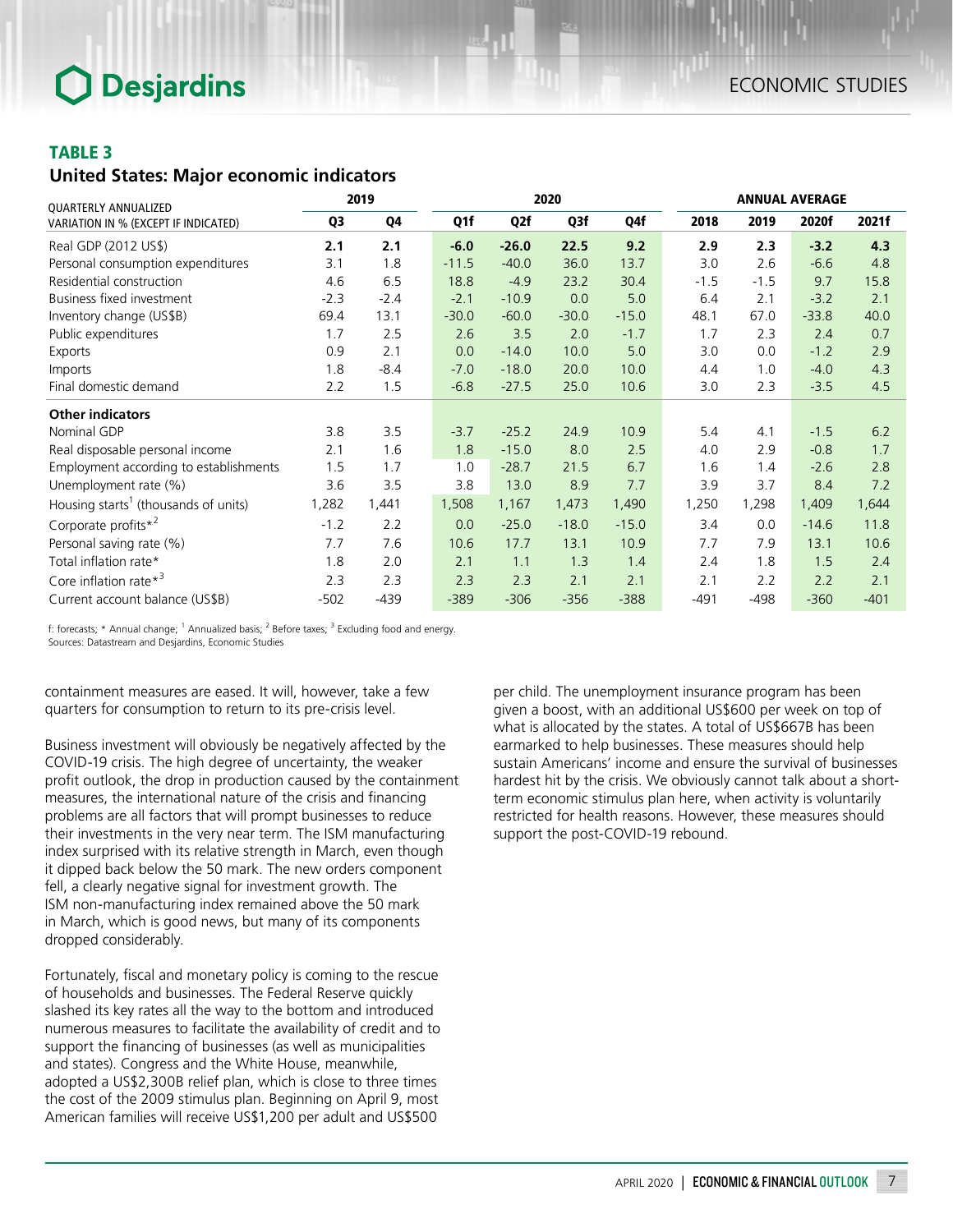## Canada Energy Sector Troubles Will Add to the Adverse Effects of COVID-19

### **FORECASTS**

Despite a somewhat positive January, the first quarter may end with lower real GDP due to a dramatic fall in production in March. The correction is expected to intensify in the second quarter, as real GDP could fall drastically. With two consecutive quarters of pullbacks, Canada might be looking at a very harsh recession. For the time being, an economic recovery is expected in the third quarter. The year 2020 as a whole could close with a 2.9% drop in real GDP. The return to normal could lead to a 3.6% gain in Canada's real GDP in 2021.

As elsewhere, the Canadian economy will be deeply impacted by the adverse effects of COVID-19 in the coming months. However, unlike in other parts of the world, the situation in Canada was already less than rosy since the fall, when a number of temporary disruptive factors affected production.<sup>1</sup> The fourth quarter of 2019 ended with real GDP up just 0.3% (annualized).

Unfortunately, Canada's economic situation deteriorated considerably in early 2020. On the one hand, rail transportation was again plagued by major interruptions in February, which greatly hindered supply chains during the month. On the other hand, many measures put in place by the various orders of government to limit the spread of the COVID-19 epidemic in the country will have serious negative consequences for the Canadian economy in March and April (graphs 8 and 9).

#### GRAPH 8





<sup>1</sup> A Canadian National (CN) employee strike severely hampered rail transportation in November. In October, Canada's auto industry suffered in the aftermath of a U.S. employee strike at General Motors (GM). An oil pipeline rupture south of the border resulted in interruptions in the transportation of Canadian oil in November. Persistent trade tensions around the world and uncertainty associated with the lastminute negotiations of the Canada–United States–Mexico Agreement (CUSMA) also shook business confidence in the fall.

GRAPH 9 The manufacturing sector's struggles are expected to intensify in Canada



Sources: IHS Markit, Statistics Canada and Desjardins, Economic Studies

What happens next will, of course, depend on how the epidemic evolves, which is very difficult to predict. For now, our assumption is that a gradual return to normal should begin by May. The return to work by many workers will surely lead to a rebound in production fairly quickly. That said, the current crisis will leave a mark, and Canada's economy could take several months to recover fully. Moreover, some businesses might not survive the current struggles and some of the jobs lost might not be regained.

Canada's economic troubles will also be exacerbated by problems in the oil industry, which is grappling with the slump in oil prices (graph 10 on page 9). This industry was not in very good shape already, and there is every indication that investments in the energy sector will continue to decline. Moreover, lower revenue from oil and gas extraction will affect many facets of the economy, particularly in energy-producing provinces. Nevertheless, lower oil prices could benefit consumers and businesses in other provinces, as the average price of regular gas fell from  $\ell$ 117.2 a litre at the end of February to  $\ell$ 76.9 a litre at the end of March. Aside from the energy sector, it is clear that